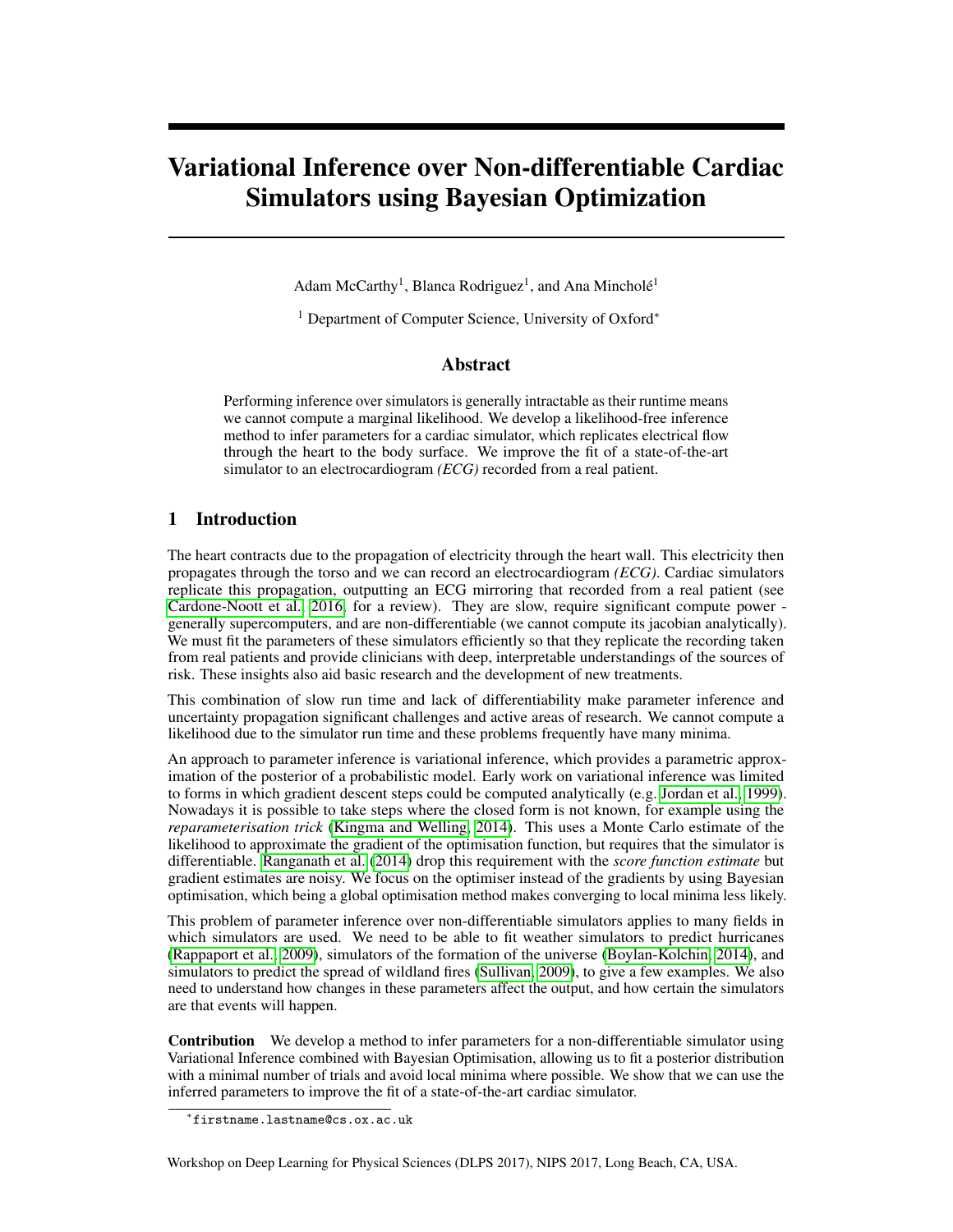<span id="page-1-0"></span>

Figure 1: The forward problem of the ECG involves taking the anatomy as a prior and defining parameters representing biological features, then propagating electricity through the heart, diffusing the charge through the torso and producing a simulated ECG. The inverse problem involves performing inference over the forward problem.  $\theta$  are the model parameters, h is a heart simulator, and ECG is the output ECG trace.

# 2 Methodology

Simulator The state-of-the-art cardiac simulator implements the bidomain equations (see [Trayanova, 2011,](#page-6-2) for a review). The bidomain-based simulator, whilst physiologically very accurate, takes several hours to run on a supercomputer. We developed a fast cardiac simulator which includes an anatomical heart model derived from MRI as a prior, simulates electrical propagation through the heart to the body surface, and outputs a 12-lead ECG (see Figur[e1](#page-1-0) for a visualisation). Whilst this simulator is much faster, it is still too slow to compute a likelihood. It has a 17 dimensional parameter space consisting of locations at which electricity enters the heart wall and propagation velocities through the inner and outer heart wall, which have previously been measured in-vivo. For a biophysical meaning of these parameters, we refer the reader to [Cardone-Noott et al.](#page-5-0) [\(2016\)](#page-5-0).

The simulator we use will be presented in future work, so for the purposes of this paper can be a function  $f(\theta)$  which has parameters  $\theta \in \mathbb{R}^p$  and returns output  $X \in \mathbb{R}^d$ . It is a deterministic, black box function, with no simple closed form, and that it can be evaluated at any  $\theta$  within the domain of interest. We have observations  $ECG \in \mathbb{R}^d$  recorded from the patient and the aim is to compute a posterior  $p(\theta|ECG)$ . We also test the inferred parameters on the bidomain-based simulator, which can be defined similarly, to demonstrate that we have improved the fit of the state-of-the-art.

Variational inference Given that our simulator is non-differentiable we cannot use methods which use second-order information (e.g. [Regier et al., 2017\)](#page-6-3) or reduce the variance of the gradients (e.g. [Miller et al., 2017;](#page-5-5) [Roeder et al., 2017\)](#page-6-4). We construct our variational objective following the *variational autoencoder* [\(Kingma and Welling, 2014\)](#page-5-2) and optimise over the marginals of our Gaussian approximating distribution:  $\mu$  and  $\sigma$ . Variational autoencoders define a parametric generative model with likelihood  $p(X|\theta)$  for each dimension, prior  $p(\theta)$  over the parameters and a model  $q(\theta|X)$  which approximates the posterior. It can be shown that

<span id="page-1-1"></span>
$$
\log p(x) \ge -KL\left(q(\theta|X), p(\theta)\right) + \mathbb{E}_{q(\theta|X)}\left[\log p(X|\theta)\right] \tag{1}
$$

where the right hand term in Equation [1](#page-1-1) is termed the *variational lower bound* or *evidence based lower bound objective (ELBO)*. In variational inference we maximise the ELBO by optimising over the marginal parameters of Q.

Our approach shares many similarities with the variational autoencoder, but the neural network is replaced by a cardiac simulator. We avoid more recent work on improving the posterior distributions (e.g. [Ranganath et al., 2016;](#page-6-5) [Liu and Wang, 2016;](#page-5-6) [Huszár, 2017\)](#page-5-7) and we will explain the reasons for this in Section [3.](#page-2-0)

Optimisation of the variational objective Our simulator is non-differentiable, so we cannot perform gradient-based optimisation without estimating gradients in some way. We could approximate the jacobian using finite differences, but this requires n evaluations of the model, where  $n$  is the number of dimensions over which we are optimising. There is also work on approximating gradients in variational inference, but they tend to be noisy. Instead, we perform global optimisation using Bayesian Optimisation to make our method applicable to all non-differentiable simulators.

It is common with local optimisation to grow the KL-divergence over time such that the log likelihood, which fits the mean of  $Q$ , dominates initially. Global optimisation routines have memory, however, so we fit the log likelihood first and then the variance via the KL-divergence as independent optimisations to prevent the KL-divergence dominating initially.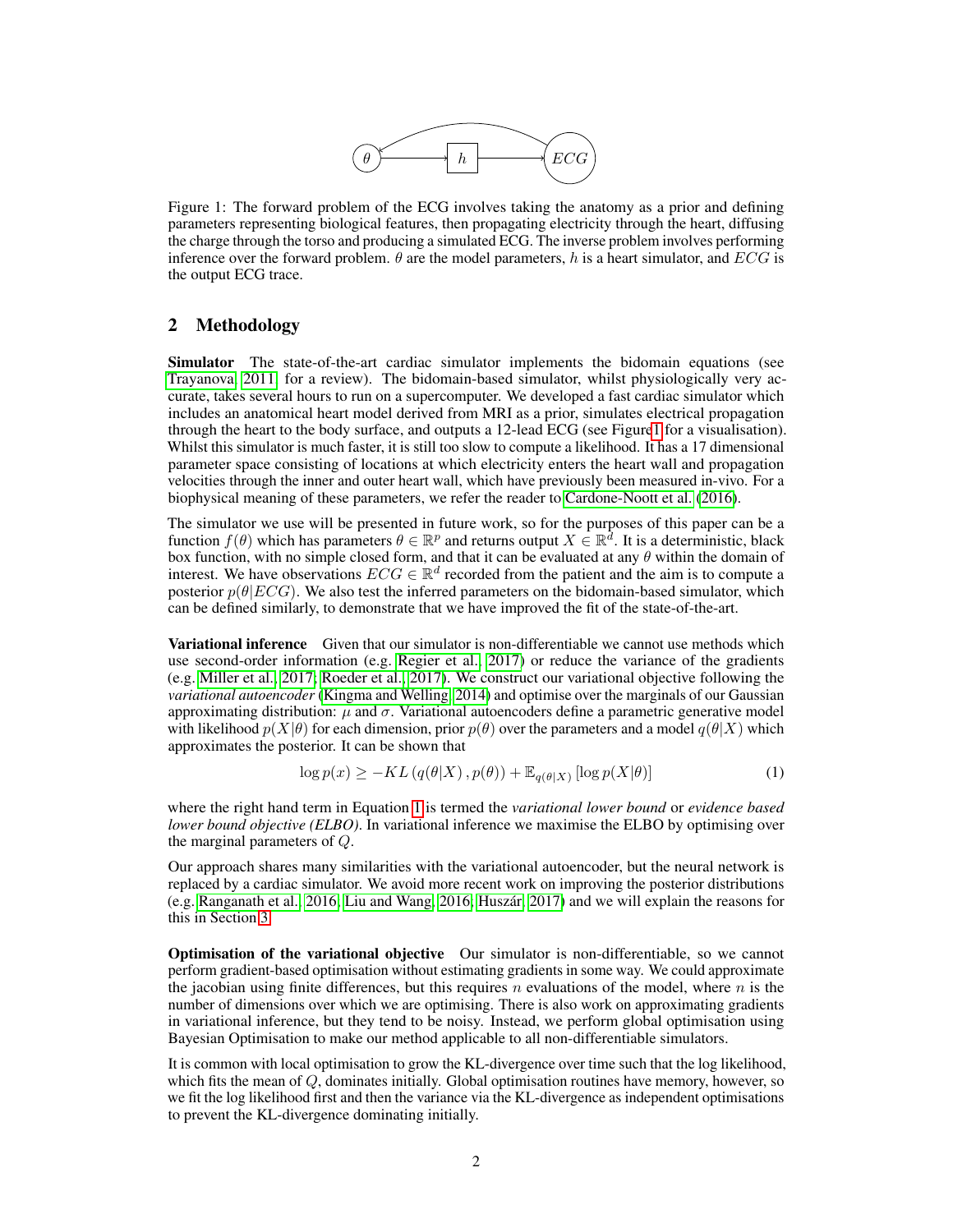When performing Bayesian optimisation, we found a Square Exponential kernel was optimal, likely because the optimisation surface should be relatively smooth. We initially used Expected Improvement as our acquisition function, but found that the noisy samples meant Augmented EI [\(Huang](#page-5-8) [et al., 2006\)](#page-5-8) had superior performance. We sample our initial design matrix using Latin Hypercube Sampling and define our parameter space  $\theta$  as the endocardial conductivities representing the Purkinje system, three conductivities for anisotropic conductivity in the myo- and epi-cardium, and the position of the stimulus locations, which includes all of the nodes in the inner heart wall *(the endocardium)*. We allow the conductivities to vary  $\pm 50\%$ . For a biophysical meaning of these parameters we refer the reader to [Trayanova](#page-6-2) [\(2011\)](#page-6-2). We set bounds on the parameters to represent the underlying physiological variability [\(Britton et al., 2013\)](#page-5-9), and define inequality constraints for:

- 1. The order of three of the conductivities representing the direction of muscle fibres. We know a priori that they are ordered.
- 2. The stimulus positions are position invariant, i.e.  $a, b, c \equiv c, b, a$ , so we specify that the first dimension of the latent space representing the positions on a manifold through the heart (which we will discuss in the following paragraph) is ordered.

Dimensionality reduction So far we have assumed that our simulator is a black box. In this section, we move to a white box setting and use our knowledge of its internal dynamics to reduce dimensionality. We take magnetic resonance imaging (MRI) scans of the patient's heart and use this to derive an anatomical mesh. When we use this mesh within the simulator by converting it to a graph representation of electrical propagation, we are enforcing a strong prior on its dynamics. The heart itself lies on a lower dimensional manifold within Cartesian space due to the hollow ventricles, which makes optimisation over Cartesian coordinates discontinuous. We reduce the dimensionality of the graph vertices using an *isomap* [\(Tenenbaum et al., 2000\)](#page-6-6). This works by computing geodesic distances between the vertices, and applying PCA to produce an embedding. We then use this embedding as a 2D manifold over which to optimise and will show in Section [3](#page-2-0) that this significantly improves convergence time. Bayesian optimisation can struggle in large dimensions because the acquisition function, Expected Improvement, becomes flat near minima. We found that reducing the dimensionality improved the accuracy of the inferred parameters.

Isomaps are injective, meaning there is no inverse mapping from the 2D latent space back into Cartesian space. There are, however, a finite number of nodes in the mesh. We compute a lookup table between the nodes in Cartesian space and those in the latent space. We use a kd-tree to take a node in latent space and find its nearest neighbour in Cartesian space using the lookup table. This is necessary to transfer parameters inferred to the bidomain-based simulator, which uses a finer mesh.

## <span id="page-2-0"></span>3 Results and discussion

In this section we will report our results and then discuss how they improve fitting these simulators.

**Dimensionality reduction** Figure 2a shows the heart mesh reduced to 2D using an isomap over 16 neighbours for each point, which produces a mean reconstruction error of only 0.0016mm when projecting back into Cartesian space. Reducing dimensionality from three to two will have a minimal effect on the speed of fitting of a Gaussian Process, so the improvement in convergence speed and performance (see Figure 2b) is likely related to the increased smoothness of the optimisation surface created by following the manifold.

**Parameter fitting** Figure 3 shows an ECG recorded from a real patient and the associated bidomain simulation - the current state-of-the-art. Whilst the bidomain equations are physiologically accurate, their long runtime makes parameter fitting difficult. We take the parameters inferred on the simpler simulator and show that they improve the fit of the bidomain-based simulator which is considered the gold standard in cardiac modelling.

Structural modelling of the anatomy enforces a strong prior on the model which is essential in a small data regime such as medicine. Rather than treating the inverse problem as one of regression (e.g. [Intini et al., 2005\)](#page-5-10), we perform inference over a simulator representing the forward problem which provides this prior.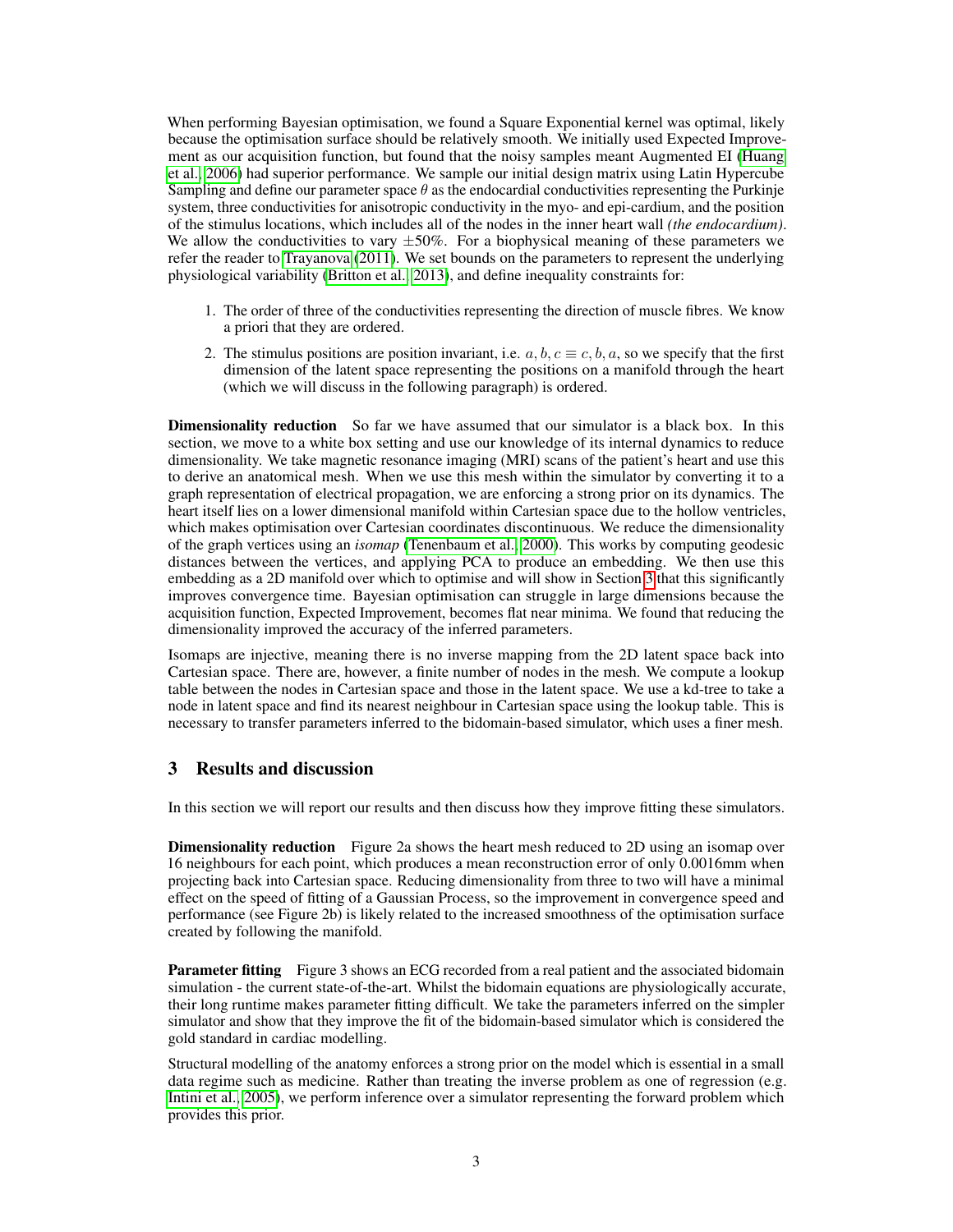In-vivo measurements vary widely in the literature, due to noisy biological readings. Whilst maintaining uncertainty is important, it should be regarded with some scepticism due to the inaccuracy of the underlying readings on which these models are based. Choosing simple approximating distributions is important for two reasons: firstly they simplify the problem, allowing us to fit based on limited data and secondly they provide simpler, actionable decision support to clinicians. Projecting a Gaussian onto the heart surface is far more interpretable for a surgeon, for example, than a more complex distribution which might span multiple parts of the heart. Enforcing simplicity is an important consideration in the medical domain.

Finally, simulators of this form often present many local minima, so whereas variational inference usually relies on forms of stochastic gradient descent, we have used global optimisation which is more effective for providing accurate effective decision support.

Related work Approximate Bayesian Computation (ABC) is a form of likelihood-free inference commonly used for these forms of problem. [Tavaré et al.](#page-6-7) [\(1997\)](#page-6-7) were the first to apply ABC, but it was named later by [Beaumont et al.](#page-5-11) [\(2002\)](#page-5-11). The simplest form of ABC, *rejection ABC*, is inefficient because θ is arbitrarily sampled from its prior distribution. leading to numerate rejections. *MCMC ABC* builds a markov chain through the prior, creating a proposal distribution from which to obtain new query points (see [Marjoram et al., 2003,](#page-5-12) for a review). Whilst this is more efficient than rejection ABC, it would still be intractable in our case due to the number of samples required.

[Papamakarios and Murray](#page-5-13) [\(2016\)](#page-5-13) avoid rejecting samples by directly approximating the posterior as a mixture of Gaussians: a proposal prior  $q(\theta)$ . They draw samples from this prior and run the corresponding simulations, iteratively updating the proposal prior using a *mixture density network* (MDN) [\(Bishop, 1994\)](#page-5-14), until it matches the target posterior.

Another approach is to approximate the likelihood function using a parametric model rather than avoiding its computation entirely, a *synthetic likelihood*. [Wood](#page-6-8) [\(2010\)](#page-6-8) used a single Gaussian distribution and [Fan et al.](#page-5-15) [\(2012\)](#page-5-15) used a mixture of Gaussians by learning multiple models based on repeated evaluations for fixed values of  $\theta$ . [Meeds and Welling](#page-5-16) [\(2014\)](#page-5-16) used a Gaussian process to combine the likelihood approximations for each  $\theta$ . Finally, we note a relationship with [Louppe and](#page-5-17) [Cranmer](#page-5-17) [\(2017\)](#page-5-17), which has very similar motivations but relies on local optimisation using Variational Inference combined with a GAN.

In the modelling literature, [van Dam et al.](#page-6-9) [\(2016\)](#page-6-9) provide a method for non-invasive mapping of the heart from the 12-lead ECG. They enforce a strong prior by using a cardiac simulator as we do, but use local optimisation which may fall into local minima, whereas we use global optimisation. They find a point estimate of the PVC origin, whereas we provide a distribution over possible PVC origins. This is useful clinically, because it gives the clinician a measure of how accurate the model believes the localisation to be.

Lastly, [Giffard-Roisin et al.](#page-5-18) [\(2017\)](#page-5-18) approach the problem by learning a regression. They also provide uncertainty estimates and perform dimensionality reduction. In contrast to our method, they use 205 sensors across the torso (ECGI body surface potential maps [Ramanathan et al., 2004\)](#page-5-19), whereas we take standard 12-lead ECG as input. We can use less input data because the simulator enforces a strong prior. Their optimisation is local whereas our is global and they use Relevance Vector Machines, which are patented by Microsoft, so this may be a consideration when applying their work.

# 4 Conclusion

We have demonstrated an efficient, generic method for parameter inference over cardiac simulators by using Variational Inference and Bayesian Optimization. We have used a cardiac simulator to infer parameters to reproduce the ECG of a patient and used these parameters to improve the fit of a simulator based on the gold standard for cardiac modelling: the bidomain equations.

The ability to do efficient parameter inference makes it possible to personalise simulators and capture much more broadly the underlying electrophysiological variability. We plan to use this work to improve our cardiac simulators by capturing new forms of variability, which will represent a significant improvement in the accuracy of these simulators. We hope researchers from other fields will find similar benefits.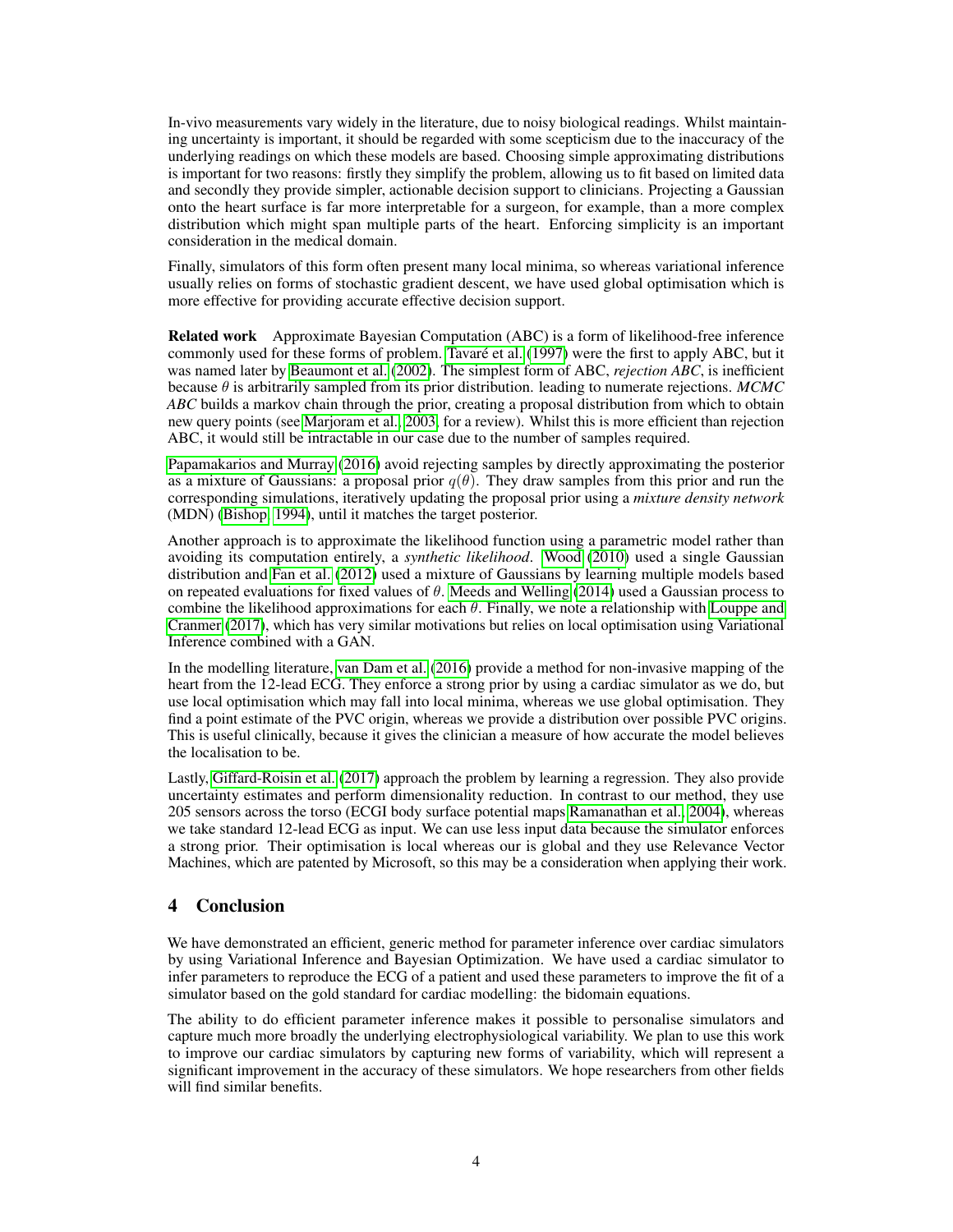Acknowledgements Adam McCarthy is supported by EPSRC studentship OUCL/2016/AM. Blanca Rodriguez (BR) and Ana Mincholé are supported by BR's Wellcome Trust Senior Research Fellowship in Basic Biomedical Sciences, the CompBiomed project (grant agreement No 675451) and the NC3R Infrastructure for Impact award (NC/P001076/1). Compute infrastructure was provided by the UK National Supercomputing Service (ARCHER Leadership Award e462) and a Microsoft Azure Research Award. We wish to thank Michael Osborne, Nando de Freitas, and Matthew Graham for helpful discussions, and Andrew Trask for a thorough proofread of our paper.









Figure 2: Plots to demonstrate dimensionality reduction



Figure 3: Comparison between the recording from the real patient, the baseline simulation - the current state-of-the-art, and our improved fit. Our inference method allowed us to find parameters which better fit the dynamics of the real patient's heart. The recorded ECG is subject to electrical noise and noise from lead placement.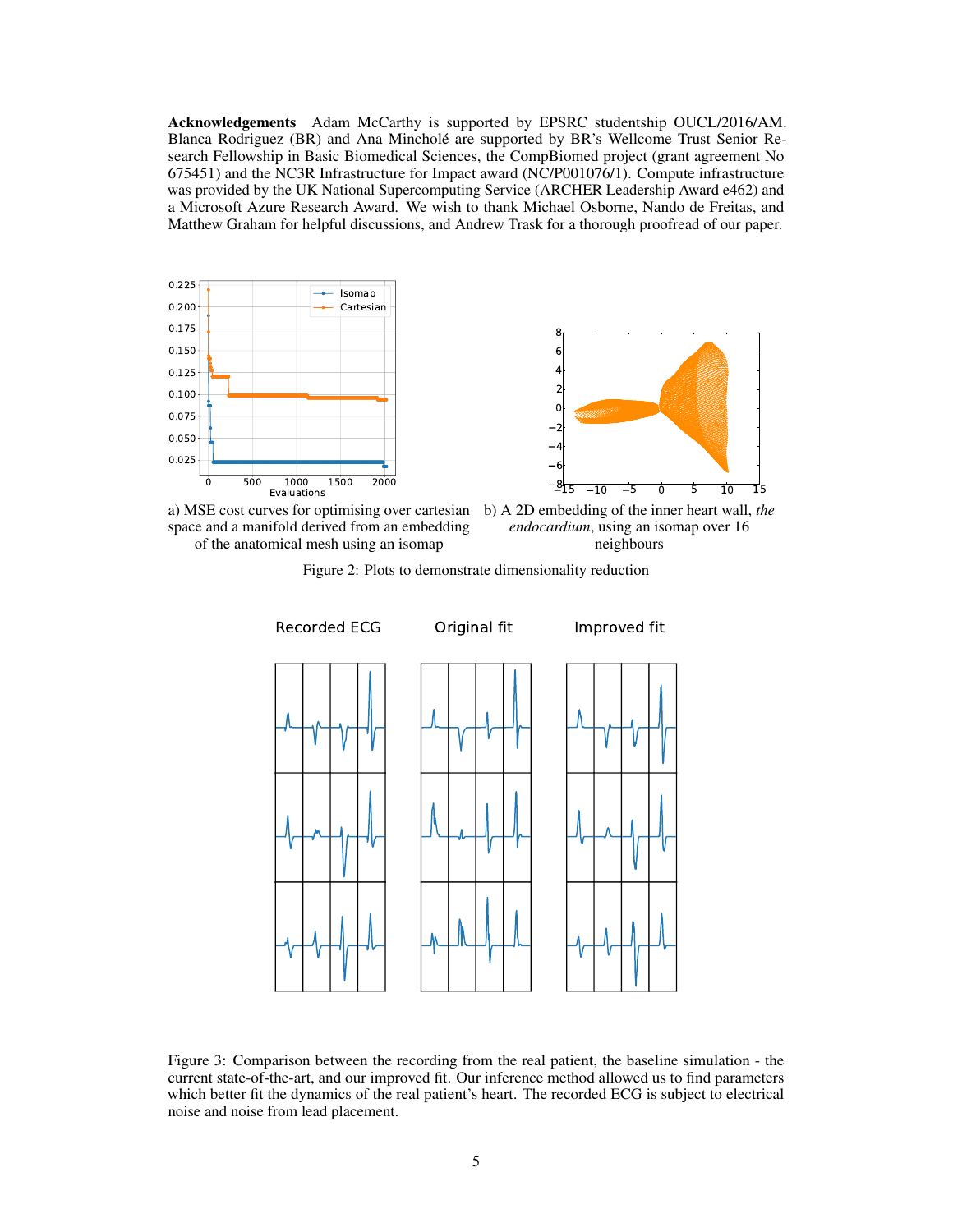### References

- <span id="page-5-11"></span>M. A. Beaumont, W. Zhang, and D. J. Balding. Approximate Bayesian Computation in Population Genetics. *Genetics*, 162(4):2025–2035, 2002. ISSN 00166731. doi: GeneticsDecember1,2002vol.162no.42025-2035.
- <span id="page-5-14"></span>C. M. Bishop. Mixture density networks. Technical report, Aston University, 1994.
- <span id="page-5-4"></span>M. Boylan-Kolchin. Cosmology: A virtual Universe. *Nature*, 509(7499):170–171, 2014. ISSN 0028-0836. doi: 10.1038/509170a.
- <span id="page-5-9"></span>O. J. Britton, A. Bueno-Orovio, K. Van Ammel, H. R. Lu, R. Towart, D. J. Gallacher, and B. Rodriguez. Experimentally calibrated population of models predicts and explains intersubject variability in cardiac cellular electrophysiology. *Proceedings of the National Academy of Sciences*, 110(23):E2098–E2105, 2013. ISSN 0027-8424. doi: 10.1073/pnas.1304382110.
- <span id="page-5-0"></span>L. Cardone-Noott, A. Bueno-Orovio, A. Mincholé, N. Zemzemi, and B. Rodriguez. Human ventricular activation sequence and the simulation of the electrocardiographic QRS complex and its variability in healthy and intraventricular block conditions. *Europace*, 18(suppl\_4):iv4–iv15, dec 2016. doi: 10.1093/europace/euw346.
- <span id="page-5-15"></span>Y. Fan, D. J. Nott, and S. A. Sisson. Approximate Bayesian Computation via Regression Density Estimation. *Statistics*, pages 1–17, 2012.
- <span id="page-5-18"></span>S. Giffard-Roisin, H. Delingette, T. Jackson, L. Fovargue, J. Lee, A. Rinaldi, N. Ayache, R. Razavi, and M. Sermesant. Sparse Bayesian Non-linear Regression for Multiple Onsets Estimation in Non-invasive Cardiac Electrophysiology. In *Functional Imaging and Modelling of the Heart*, 2017.
- <span id="page-5-8"></span>D. Huang, T. T. Allen, W. I. Notz, and N. Zeng. Global optimization of stochastic black-box systems via sequential kriging meta-models. *Journal of Global Optimization*, 34(3):441–466, 2006. ISSN 09255001. doi: 10.1007/s10898-005-2454-3.
- <span id="page-5-7"></span>F. Huszár. Variational Inference using Implicit Distributions. *arXiv:1702.08235*, 2017.
- <span id="page-5-10"></span>A. Intini, R. N. Goldstein, P. Jia, C. Ramanathan, K. Ryu, B. Giannattasio, R. Gilkeson, B. S. Stambler, P. Brugada, W. G. Stevenson, Y. Rudy, and A. L. Waldo. Electrocardiographic imaging (ECGI), a novel diagnostic modality used for mapping of focal left ventricular tachycardia in a young athlete. *Heart Rhythm*, 2(11):1250–1252, 2005. ISSN 15475271. doi: 10.1016/j.hrthm.2005.08.019.
- <span id="page-5-1"></span>M. I. Jordan, Z. Ghahramani, T. S. Jaakkola, and L. K. Saul. Introduction to variational methods for graphical models. *Machine Learning*, 37(2):183–233, 1999. ISSN 08856125. doi: 10.1023/A:1007665907178.
- <span id="page-5-2"></span>D. P. Kingma and M. Welling. Auto-Encoding Variational Bayes. In *International Conference on Learning Representations*, 2014.
- <span id="page-5-6"></span>Q. Liu and D. Wang. Stein Variational Gradient Descent: A General Purpose Bayesian Inference Algorithm. *arXiv:1608.04471*, aug 2016.
- <span id="page-5-17"></span>G. Louppe and K. Cranmer. Adversarial Variational Optimization of Non-Differentiable Simulators. *arXiv:1707.07113*, jul 2017.
- <span id="page-5-12"></span>P. Marjoram, J. Molitor, V. Plagnol, and S. Tavare. Markov chain Monte Carlo without likelihoods. *Proceedings of the National Academy of Sciences of the United States of America*, 100(26):15324–8, dec 2003. ISSN 0027-8424. doi: 10.1073/pnas.0306899100.
- <span id="page-5-16"></span>E. Meeds and M. Welling. GPS-ABC: Gaussian Process Surrogate Approximate Bayesian Computation. *arXiv preprint arXiv:1401.2838*, pages 1–17, 2014. ISSN <null>.
- <span id="page-5-5"></span>A. C. Miller, N. J. Foti, A. D'Amour, and R. P. Adams. Reducing Reparameterization Gradient Variance. may 2017.
- <span id="page-5-13"></span>G. Papamakarios and I. Murray. Fast e-free Inference of Simulation Models with Bayesian Conditional Density Estimation. In *Advances in Neural Information Processing Systems*, pages 1028–1036, 2016.
- <span id="page-5-19"></span>C. Ramanathan, R. N. Ghanem, P. Jia, K. Ryu, and Y. Rudy. Noninvasive electrocardiographic imaging for cardiac electrophysiology and arrhythmia. *Nature medicine*, 10(4):422–428, 2004. ISSN 1078-8956. doi: 10.1038/nm1011.
- <span id="page-5-3"></span>R. Ranganath, S. Gerrish, and D. M. Blei. Black Box Variational Inference. *AISTATS*, 33:814–822, 2014. ISSN 15337928.